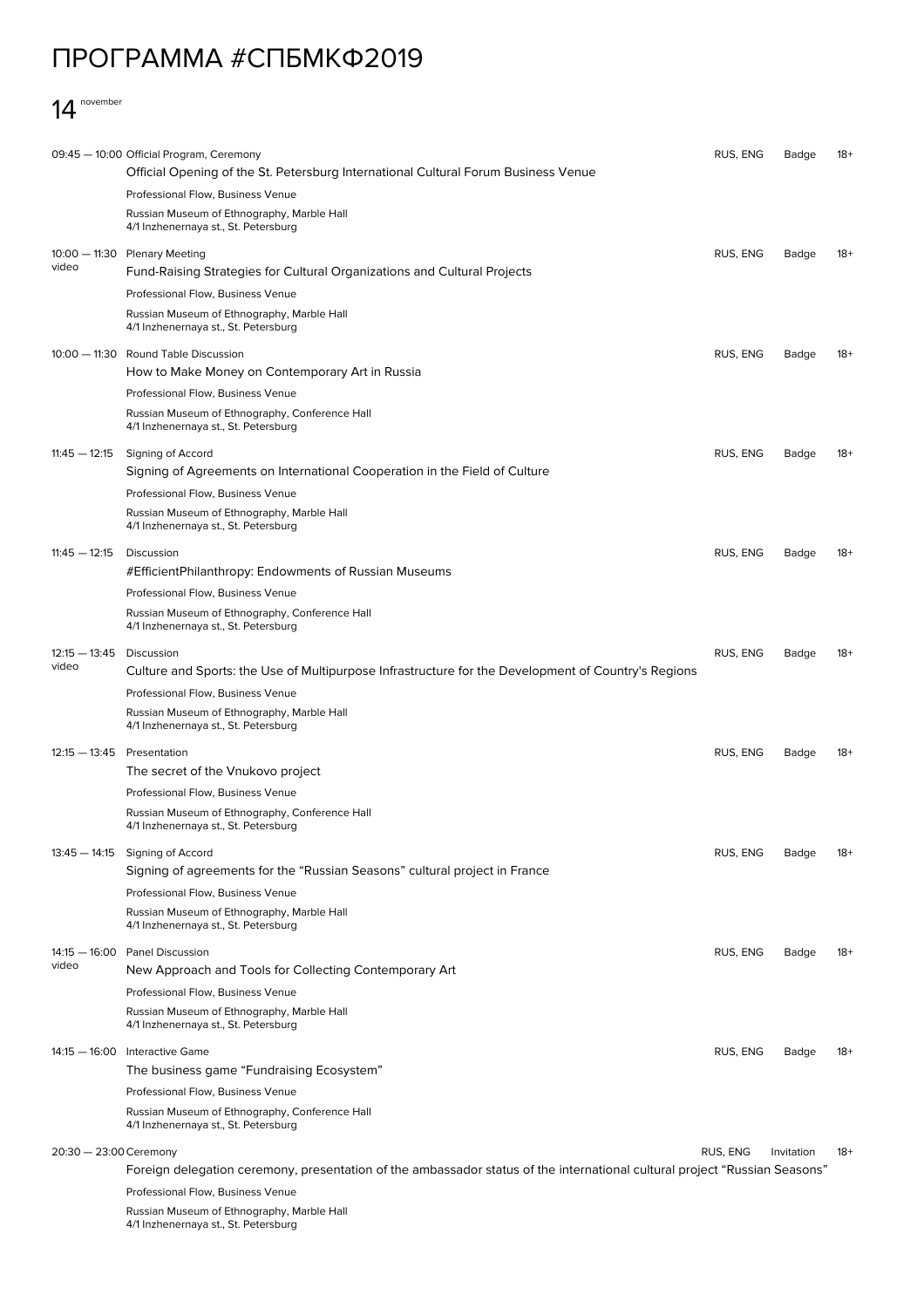|                           | 09:30 - 10:00 Signing of Accord                                                         | RUS, ENG | Badge      | $18+$ |
|---------------------------|-----------------------------------------------------------------------------------------|----------|------------|-------|
|                           | Signing of agreements on international cooperation in the field of culture              |          |            |       |
|                           | Professional Flow, Business Venue                                                       |          |            |       |
|                           | Russian Museum of Ethnography                                                           |          |            |       |
|                           | 4/1 Inzhenernaya st., St. Petersburg                                                    |          |            |       |
|                           | 10:00 - 11:30 Panel Discussion                                                          | RUS, ENG | Badge      | 18+   |
| video                     | The Art of Production: How to Win the Hearts of Russian and Foreign Audience            |          |            |       |
|                           | Professional Flow, Business Venue                                                       |          |            |       |
|                           | Russian Museum of Ethnography                                                           |          |            |       |
|                           | 4/1 Inzhenernaya st., St. Petersburg                                                    |          |            |       |
|                           | 10:00 - 11:30 Round Table Discussion                                                    | RUS, ENG | Badge      | 18+   |
|                           | NEMOSKVA Platform. Regional Curating Problems: Independent and Museum Practices         |          |            |       |
|                           | Professional Flow, Business Venue                                                       |          |            |       |
|                           | Russian Museum of Ethnography, Conference Hall                                          |          |            |       |
|                           | 4/1 Inzhenernaya st., St. Petersburg                                                    |          |            |       |
| $10:00 - 12:00$ Ceremony  |                                                                                         | RUS, ENG | Invitation | 18+   |
|                           | The "Patron of the Year" Award                                                          |          |            |       |
|                           | Professional Flow, Business Venue                                                       |          |            |       |
|                           | Faberge Museum, White-Column Hall                                                       |          |            |       |
|                           | 21 Fontanka River emb., St. Petersburg                                                  |          |            |       |
|                           | 11:30 - 12:00 Signing of Accord                                                         | RUS, ENG | Badge      | $18+$ |
|                           | Signing of agreements on international cooperation in the field of culture              |          |            |       |
|                           | Professional Flow, Business Venue                                                       |          |            |       |
|                           | Russian Museum of Ethnography, Marble Hall<br>4/1 Inzhenernaya st., St. Petersburg      |          |            |       |
|                           |                                                                                         |          |            |       |
| $12:00 - 13:45$ Marathon  |                                                                                         | RUS, ENG | Badge      | 18+   |
| video                     | Business Case Marathon 3. Integrating Art into Brand Communication Strategy             |          |            |       |
|                           | Professional Flow, Business Venue                                                       |          |            |       |
|                           | Russian Museum of Ethnography, Marble Hall                                              |          |            |       |
|                           | 4/1 Inzhenernaya st., St. Petersburg                                                    |          |            |       |
|                           | 12:00 - 13:45 Panel Discussion                                                          | RUS, ENG | Badge      | 18+   |
| video                     | Culture of Small Towns - Quick Growth from Without or Systemic Development from Within? |          |            |       |
|                           | Professional Flow, Public Flow, Business Venue                                          |          |            |       |
|                           | Russian Museum of Ethnography, Conference Hall                                          |          |            |       |
|                           | 4/1 Inzhenernaya st., St. Petersburg                                                    |          |            |       |
|                           | 14:00 - 15:30 Panel Discussion                                                          | RUS, ENG | Badge      | 18+   |
| video                     | Artificial Intelligence in Contemporary Art: Automation or Creativity?                  |          |            |       |
|                           | Professional Flow, Public Flow, Business Venue                                          |          |            |       |
|                           | Russian Museum of Ethnography, Marble Hall                                              |          |            |       |
|                           | 4/1 Inzhenernaya st., St. Petersburg                                                    |          |            |       |
|                           | 14:00 - 15:30 Panel Discussion                                                          | RUS, ENG | Badge      | 18+   |
|                           | Women's Role in Culture: Access, Involvement, Contribution                              |          |            |       |
|                           | Professional Flow, Public Flow, Business Venue                                          |          |            |       |
|                           | Russian Museum of Ethnography                                                           |          |            |       |
|                           | 4/1 Inzhenernaya st., St. Petersburg                                                    |          |            |       |
|                           | 15:30 - 16:00 Signing of Accord                                                         | RUS, ENG | Badge      | 18+   |
|                           | Signing of agreements on international cooperation in the field of culture              |          |            |       |
|                           | Professional Flow, Business Venue                                                       |          |            |       |
|                           | Russian Museum of Ethnography, Marble Hall                                              |          |            |       |
|                           | 4/1 Inzhenernaya st., St. Petersburg                                                    |          |            |       |
|                           | 16:15 - 17:45 Panel Discussion                                                          | RUS, ENG | Badge      | 18+   |
| video                     | Production and Development of Young Talents                                             |          |            |       |
|                           | Professional Flow, Public Flow, Business Venue                                          |          |            |       |
|                           | Russian Museum of Ethnography, Marble Hall                                              |          |            |       |
|                           | 4/1 Inzhenernaya st., St. Petersburg                                                    |          |            |       |
| 16:15 - 17:45 Public Talk |                                                                                         | RUS, ENG | Badge      | 18+   |
|                           | Art on the Edge: On Money, Technology and Creativity                                    |          |            |       |
|                           | Professional Flow, Public Flow, Business Venue                                          |          |            |       |
|                           |                                                                                         |          |            |       |